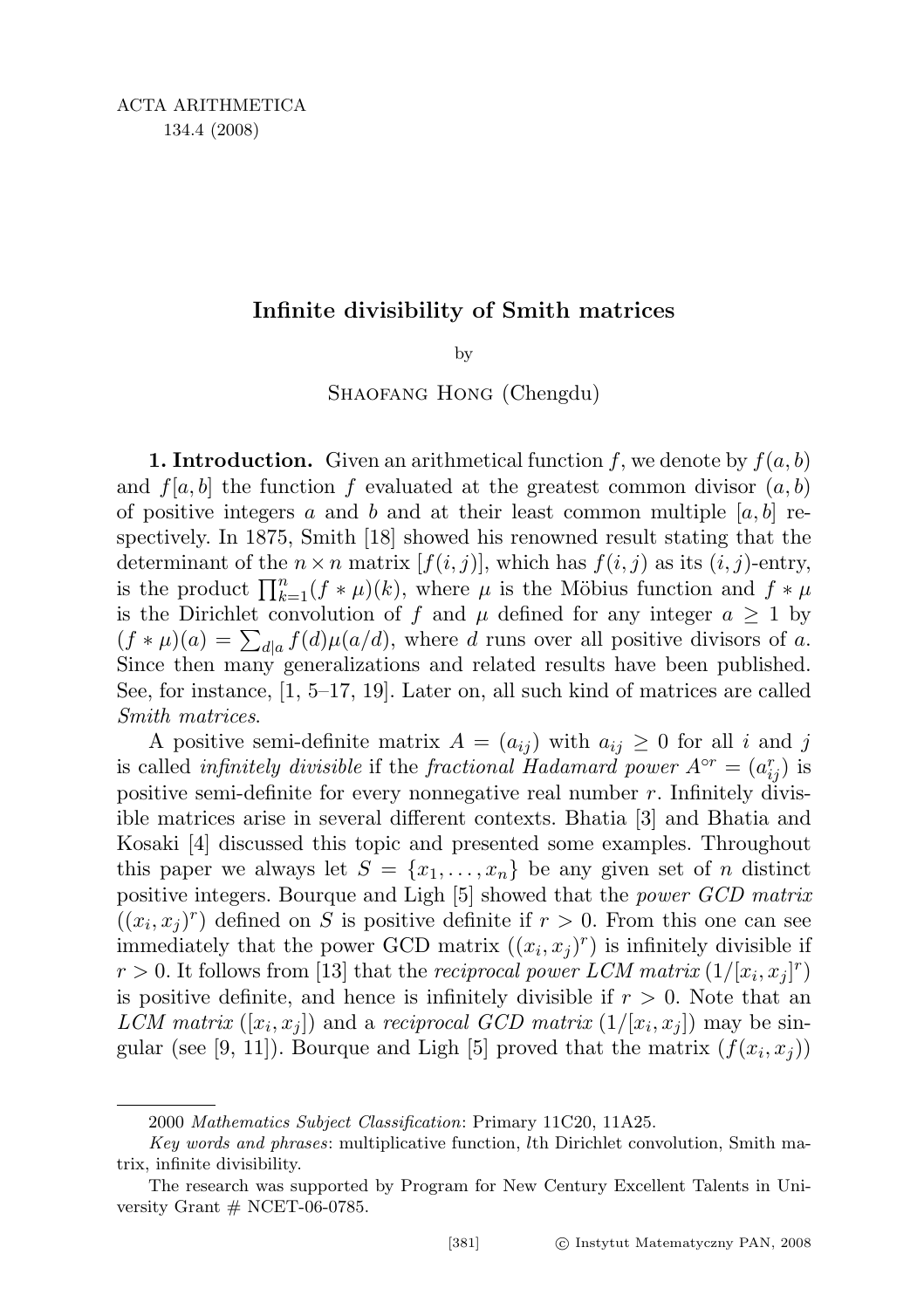is positive definite if f is in

 $\tilde{\mathcal{C}}_S := \{ f \mid (f * \mu)(d) > 0 \text{ whenever } d \mid x \text{ for any } x \in S \}.$ 

In this paper, we consider a natural class of arithmetical functions

 $\mathcal{C}_S := \{ f \mid (f * \mu)(d) \geq 0 \text{ whenever } d \mid x \text{ for any } x \in S \}.$ 

Using a continuity argument we show that the matrix  $(f(x_i, x_j))$  is positive semi-definite if  $f \in \mathcal{C}_S$ . Consequently, such a matrix is infinitely divisible if  $f \in \mathcal{C}_S$  is multiplicative. But it may not be infinitely divisible if f is not multiplicative. We also show that the matrices  $(1/f[x_i, x_j])$  and  $(f(x_i, x_j)/f[x_i, x_j])$  are infinitely divisible if  $f \in \mathcal{C}_S$  is multiplicative, where we make the convention  $1/f(a) := 0$  if  $f(a) = 0$ . Finally, we extend these results to the Dirichlet convolution case which produces infinitely many examples of infinitely divisible matrices. Our results extend those of Bourque, Ligh, Bhatia, Hong, Lee, Lindqvist and Seip. We refer the readers to [2] for the basic elementary concepts and facts from number theory.

2. Lemmas and theorems. Using [8] and a continuity argument we show the following result.

LEMMA 2.1. If  $f \in \mathcal{C}_S$ , then the  $n \times n$  matrix  $(f(x_i, x_j))$  is positive semi-definite.

*Proof.* Let  $f \in \mathcal{C}_S$  and pick  $\varepsilon > 0$  and  $\bar{f} \in \tilde{\mathcal{C}}_S$ . Then it is easy to see that  $f + \varepsilon \bar{f} \in \tilde{\mathcal{C}}_S$ . For an arithmetical function g and  $1 \leq k \leq n$ , let

$$
\alpha_g(x_k) := \sum_{\substack{d \mid x_k \\ d \nmid x_t, x_t < x_k}} (g * \mu)(d).
$$

By Theorem 1 of [8],

(1) 
$$
\det((f + \varepsilon \bar{f})(x_i, x_j)) \geq \prod_{k=1}^n \alpha_{f + \varepsilon \bar{f}}(x_k).
$$

Note that both sides of (1) are polynomials in  $\varepsilon$ . Moreover, the constant terms of the left and right hand sides are, respectively,  $\det(f(x_i, x_j))$  and  $\prod_{k=1}^n \alpha_f(x_k)$ . Since (1) holds for any  $\varepsilon > 0$ , letting  $\varepsilon \to 0$  we obtain

(2) 
$$
\det(f(x_i, x_j)) \geq \prod_{k=1}^n \alpha_f(x_k).
$$

For any  $1 \leq l \leq n$ , since  $f \in \mathcal{C}_S$ , the inequality (2) implies that the determinant of any principal submatrix of order l of  $(f(x_i, x_j))$  is nonnegative. This shows that the matrix  $(f(x_i, x_j))$  is positive semi-definite.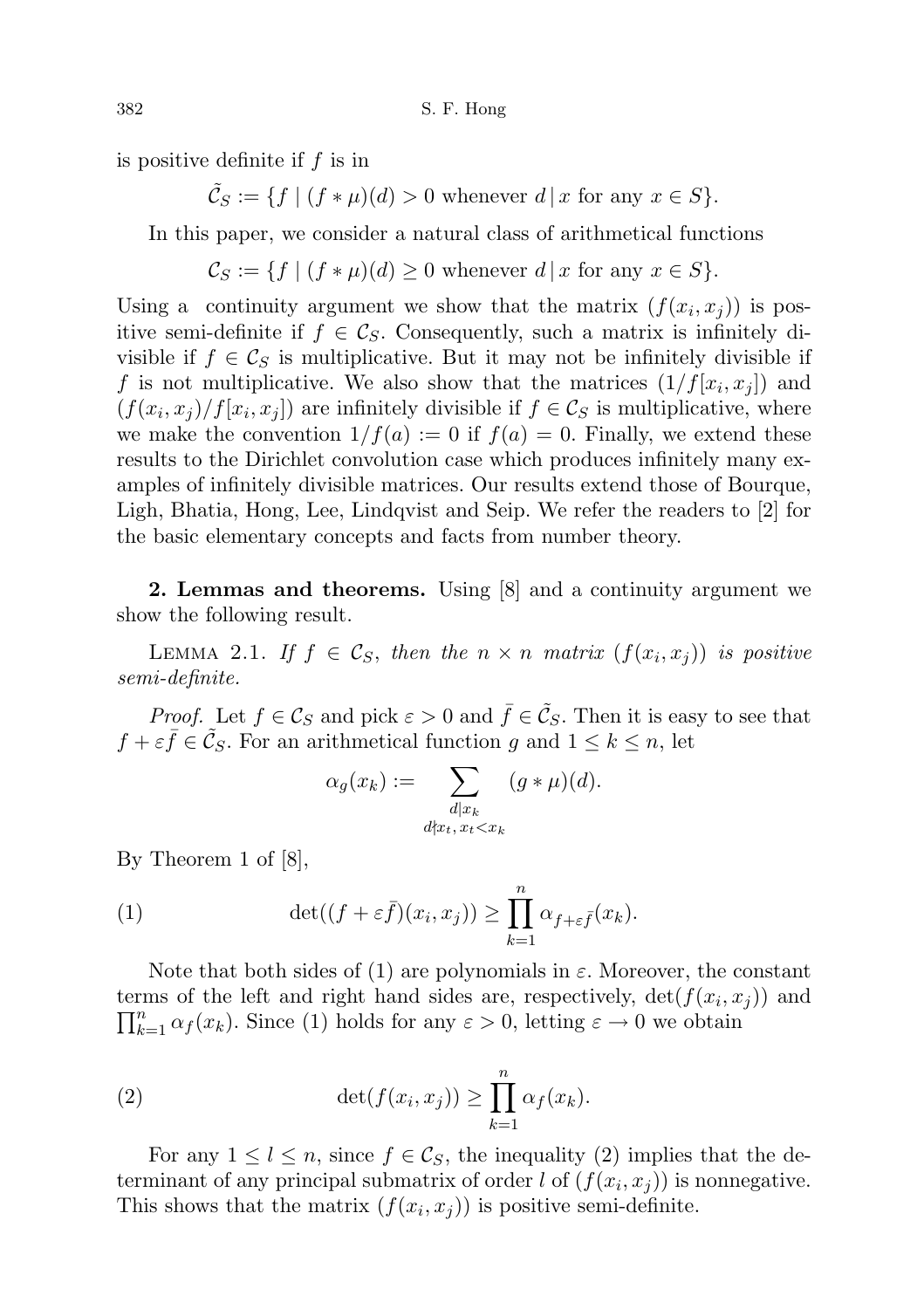Associated to any nonnegative real number  $r$  and the arithmetical function f such that  $f(m) \geq 0$  for any positive integer m, we define the arithmetical function  $f^r$  by  $f^r(m) := f(m)^r$  for any positive integer m.

LEMMA 2.2. Let f be a multiplicative function such that  $f \in \mathcal{C}_S$ . Then  $f^r \in \mathcal{C}_S$  for any nonnegative real number r.

*Proof.* Since f is multiplicative, so is  $f^r$ . Hence  $f^r * \mu$  is multiplicative. Therefore it is sufficient to show that  $(f^r * \mu)(p^e) \geq 0$  for any prime p and any positive integer e such that  $p^e$  divides some  $x \in S$ .

Evidently,

(3) 
$$
(f * \mu)(p^e)(f^r * \mu)(p^e) = (f(p^e) - f(p^{e-1}))(f(p^e)^r - f(p^{e-1})^r).
$$

Notice that  $f(p^e) = \sum_{t=0}^e (f * \mu)(p^t) \ge 0$  for any nonnegative integer e since  $f \in \mathcal{C}_S$  implies that  $(f * \mu)(p^t) \geq 0$  for any integer  $0 \leq t \leq e$ . Since  $r \geq 0$ , we have  $f(p^e)^r \ge f(p^{e-1})^r \ge 0$  (resp.  $0 \le f(p^e)^r \le f(p^{e-1})^r$ ) if  $f(p^e) \ge f(p^{e-1})$ (resp.  $f(p^e) \leq f(p^{e-1})$ ). Thus

(4) 
$$
(f(p^e) - f(p^{e-1}))(f(p^e)^r - f(p^{e-1})^r) \ge 0.
$$

But  $(f * \mu)(p^e) \ge 0$  since  $f \in \mathcal{C}_S$ . Then by (3) and (4),  $(f^r * \mu)(p^e) \ge 0$ . So  $f^r \in \mathcal{C}_S$  as required.

THEOREM 2.1. If f is multiplicative and  $f \in \mathcal{C}_S$ , then the  $n \times n$  matrices  $(f(x_i, x_j)), (1/f[x_i, x_j])$  and  $(f(x_i, x_j)/f[x_i, x_j])$  are infinitely divisible.

*Proof.* Since  $f \in \mathcal{C}_S$  is multiplicative, by Lemma 2.2 we know that  $f^r \in \mathcal{C}_S$  for any  $r \geq 0$ . It then follows from Lemma 2.1 that for any  $r \geq 0$ , the  $n \times n$  matrix  $(f^r(x_i, x_j))$  is positive semi-definite. So the matrix  $(f(x_i, x_j))$ is infinitely divisible. One can easily check the following identities:

$$
\left(\frac{1}{f^r[x_i, x_j]}\right) = D(f^r(x_i, x_j))D, \quad \left(\frac{f^r(x_i, x_j)}{f^r[x_i, x_j]}\right) = D(f^{2r}(x_i, x_j))D,
$$

where  $D = \text{diag}(1/f^r(x_1), \ldots, 1/f^r(x_n)).$  Thus the matrices  $(1/f^r[x_i, x_j])$ and  $(f^r(x_i, x_j)/f^r(x_i, x_j))$  are positive semi-definite if  $r \geq 0$ . In other words,  $(1/f[x_i, x_j])$  and  $(f(x_i, x_j)/f[x_i, x_j])$  are infinitely divisible.

REMARK. It should be pointed out that the condition that  $f$  is multiplicative is necessary. Otherwise the conclusion may be false. For example, let  $S = \{6, 10, 15\}$  and let f be defined by  $f(1) = f(3) = 0, f(10) = 3$  and  $f(m) = 1$  for  $m \neq 1, 3, 10$ . It is clear that  $f \in \mathcal{C}_S$  and f is not multiplicative. Obviously,

$$
(f(x_i, x_j)) = \begin{pmatrix} 1 & 1 & 0 \\ 1 & 3 & 1 \\ 0 & 1 & 1 \end{pmatrix}
$$

is positive semi-definite. One can easily prove that  $(f(x_i, x_j))^{or}$  is positive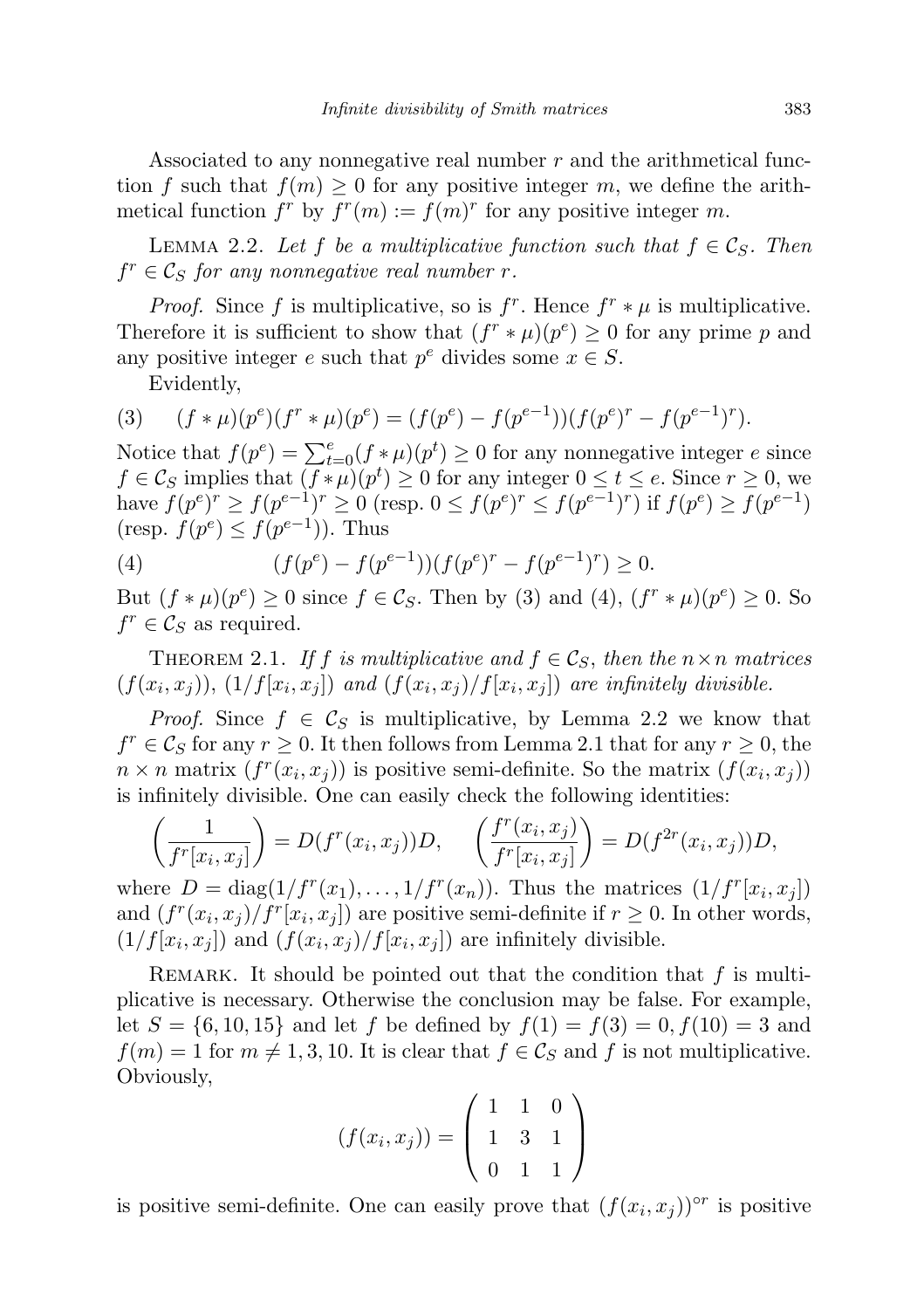semi-definite if and only if  $r \ge \log 2/\log 3$ . Hence the matrix  $(f(x_i, x_j))$  is not infinitely divisible.

Let  $l \geq 0$  be an integer. For any arithmetical function f, define its lth Dirichlet convolution, denoted by  $f^{(l)}$ , inductively as follows:  $f^{(0)} := \delta$  and  $f^{(l)} := f^{(l-1)} * f$  if  $l \geq 1$ , where  $\delta$  is the function defined for any positive integer m by  $\delta(m) := 1$  if  $m = 1$ , and 0 otherwise. Evidently,  $f * \delta = f$  for any arithmetical function f and  $f^{(l)} := f * \cdots * f$ .

 $\overline{l \text{ times}}$ Let  $\mathbb{Z}_{>0}$  denote the set of positive integers.

LEMMA 2.3. Let  $c \geq 1$  and  $d \geq 0$  be integers. If  $f_1, \ldots, f_c \in \mathcal{C}_S$  are distinct arithmetical functions and  $(l_1, \ldots, l_c) \in \mathbb{Z}_{\geq 0}^c$  satisfies  $l_1 + \cdots + l_c > d$ , then  $f_1^{(l_1)}$  $t_1^{(l_1)} * \cdots * f_c^{(l_c)} * \mu^{(d)} \in \mathcal{C}_S.$ 

*Proof.* Clearly it is sufficient to prove that for any integer  $l > d$  and any (not necessarily distinct) arithmetical functions  $g_1, \ldots, g_l \in \mathcal{C}_S$ , we have  $g_1 * \cdots * g_l * \mu^{(d)} \in \mathcal{C}_S$ . Indeed, for any  $x \in S$  and any  $m | x$ , since  $l \geq d+1$ , we have

(5) 
$$
((g_1 * \cdots * g_l * \mu^{(d)}) * \mu)(m)
$$
  
=  $(g_1 * \cdots * g_l * \mu^{(d+1)})(m)$   
=  $((g_1 * \mu) * \cdots * (g_d * \mu) * (g_{d+1} * \mu) * g_{d+2} * \cdots * g_l)(m)$   
= 
$$
\sum_{\substack{m_1 \cdots m_l = m \\ (m_1, \ldots, m_l) \in \mathbb{Z}_{\geq 0}^l}} (g_1 * \mu)(m_1) \cdots (g_{d+1} * \mu)(m_{d+1}) g_{d+2}(m_{d+2}) \cdots g_l(m_l).
$$

For  $1 \leq i \leq d+1$ , since  $g_i \in \mathcal{C}_S$  and  $m_i | x$ , we have  $(g_i * \mu)(m_i) \geq 0$ . On the other hand, for  $d + 2 \leq j \leq l$ ,  $g_j \in \mathcal{C}_S$  together with  $m_j | x$  implies that  $g_j(m_j) = \sum_{d'|m_j}(g_j \ast \mu)(d') \geq 0$ . It then follows from (5) that  $((g_1 * \cdots * g_l * \mu^{(d)}) * \mu)(m) \geq 0$  as desired.

From Theorem 2.1 and Lemma 2.3 we deduce immediately the following more general result.

THEOREM 2.2. Let  $c \geq 1$  and  $d \geq 0$  be integers. If  $f_1, \ldots, f_c \in \mathcal{C}_S$  are distinct and multiplicative and  $(l_1, \ldots, l_c) \in \mathbb{Z}_{\geq 0}^c$  satisfies  $l_1 + \cdots + l_c > d$ , then the three  $n \times n$  matrices

$$
((f_1^{(l_1)} * \cdots * f_c^{(l_c)} * \mu^{(d)})(x_i, x_j)), \left(\frac{1}{(f_1^{(l_1)} * \cdots * f_c^{(l_c)} * \mu^{(d)})[x_i, x_j]}\right),
$$

$$
\left(\frac{(f_1^{(l_1)} * \cdots * f_c^{(l_c)} * \mu^{(d)})(x_i, x_j)}{(f_1^{(l_1)} * \cdots * f_c^{(l_c)} * \mu^{(d)})[x_i, x_j]}\right)
$$

are infinitely divisible.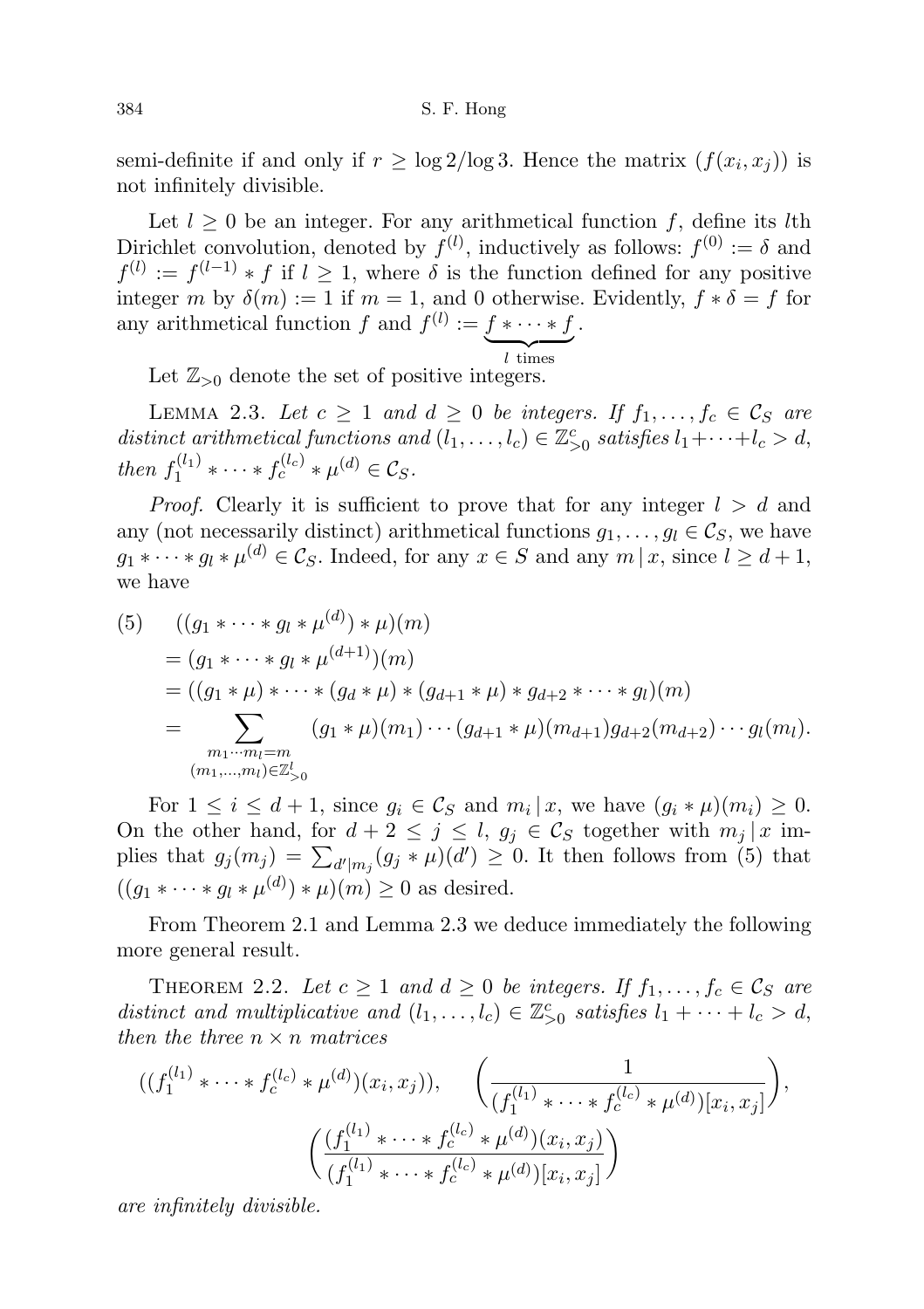In particular, we have

THEOREM 2.3. If  $f \in \mathcal{C}_S$  is multiplicative and  $l > d \geq 0$  are integers, then the three  $n \times n$  matrices

$$
((f^{(l)} * \mu^{(d)})(x_i, x_j)), \quad \left(\frac{1}{(f^{(l)} * \mu^{(d)})[x_i, x_j]}\right), \quad \left(\frac{(f^{(l)} * \mu^{(d)})(x_i, x_j)}{(f^{(l)} * \mu^{(d)})[x_i, x_j]}\right)
$$

are infinitely divisible.

3. Examples. In this section, we give some examples to illustrate our main results.

EXAMPLE 3.1. Let  $\xi_{\varepsilon}$  be defined by  $\xi_{\varepsilon}(m) = m^{\varepsilon}$  for any integer  $m \geq 1$ . It is easy to check that  $\xi_{\varepsilon} \in \mathcal{C}_S$  for any set S of positive integers and any  $\varepsilon \geq 0$ . By Theorem 2.1, the matrices

$$
((x_i, x_j)^\varepsilon), \quad \left(\frac{1}{[x_i, x_j]^\varepsilon}\right), \quad \left(\frac{(x_i, x_j)^\varepsilon}{[x_i, x_j]^\varepsilon}\right)
$$

are infinitely divisible for any nonnegative real number  $\varepsilon$ . Note that Hong– Loewy [14], Hong–Lee [13] and Lindqvist and Seip [16] investigated the asymptotic behavior of the eigenvalues of the above three matrices respectively.

EXAMPLE 3.2. Let  $J_{\varepsilon} := \xi_{\varepsilon} * \mu$  be the generalized Jordan function. Since  $(J_{\varepsilon} * \mu)(p) = p^{\varepsilon} - 2 \ge 2^{\varepsilon} - 2 \ge 0$  for any prime p and any real number  $\varepsilon \ge 1$ , we have  $J_{\varepsilon} \in \mathcal{C}_S$  for any set S of positive integers and any  $\varepsilon \geq 1$ . By Theorem 2.1, the matrices

$$
(J_{\varepsilon}(x_i, x_j)), \quad \left(\frac{1}{J_{\varepsilon}[x_i, x_j]}\right), \quad \left(\frac{J_{\varepsilon}(x_i, x_j)}{J_{\varepsilon}[x_i, x_j]}\right)
$$

are infinitely divisible for any real number  $\varepsilon \geq 1$ .

EXAMPLE 3.3. Let  $\xi_{\varepsilon}$  and  $J_{\varepsilon} := \xi_{\varepsilon} * \mu$  be defined as above. Then by Theorem 2.2, the matrices

$$
((\xi_{\varepsilon}^{(l)} * J_{\delta}^{(t)} * \mu^{(d)})(x_i, x_j)), \quad \left(\frac{1}{(\xi_{\varepsilon}^{(l)} * J_{\delta}^{(t)} * \mu^{(d)})[x_i, x_j]}\right),
$$

$$
\left(\frac{(\xi_{\varepsilon}^{(l)} * J_{\delta}^{(t)} * \mu^{(d)})(x_i, x_j)}{(\xi_{\varepsilon}^{(l)} * J_{\delta}^{(t)} * \mu^{(d)})[x_i, x_j]}\right)
$$

are infinitely divisible for any real numbers  $\varepsilon \geq 0$  and  $\delta \geq 1$  and any nonnegative integers l, t and d such that  $l + t > d$ .

Finally, we remark that Hong [12] and Hong and Loewy [15] studied the asymptotic behavior of the eigenvalues of matrices associated with arithmetical functions including all the matrices in Examples 3.1–3.3 as special cases.